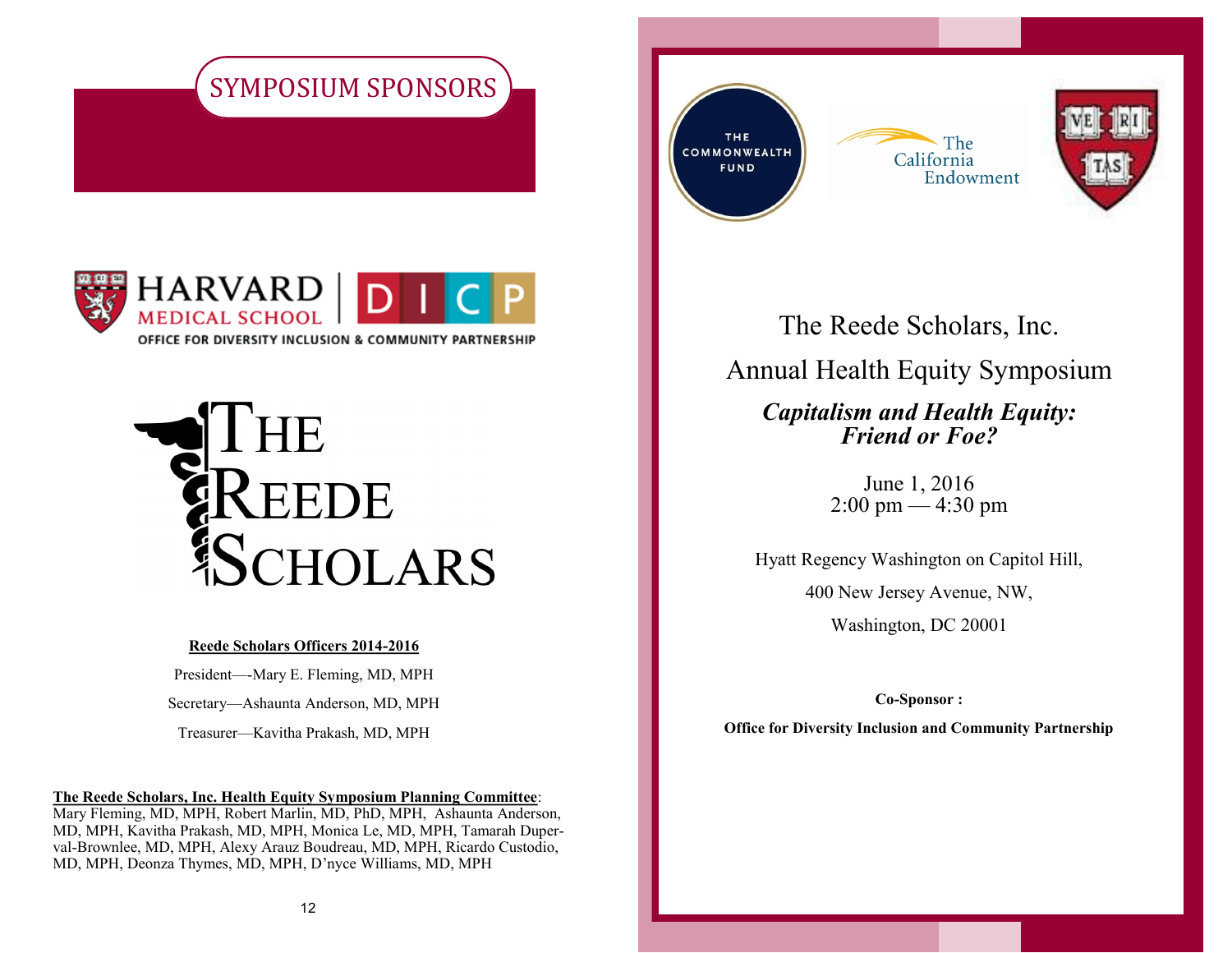## SYMPOSIUM NOTES

\_\_\_\_\_\_\_\_\_\_\_\_\_\_\_\_\_\_\_\_\_\_\_\_\_\_\_\_\_\_\_\_\_\_\_\_\_\_\_\_\_\_\_\_\_\_\_\_\_\_\_\_\_\_ \_\_\_\_\_\_\_\_\_\_\_\_\_\_\_\_\_\_\_\_\_\_\_\_\_\_\_\_\_\_\_\_\_\_\_\_\_\_\_\_\_\_\_\_\_\_\_\_\_\_\_\_\_\_ \_\_\_\_\_\_\_\_\_\_\_\_\_\_\_\_\_\_\_\_\_\_\_\_\_\_\_\_\_\_\_\_\_\_\_\_\_\_\_\_\_\_\_\_\_\_\_\_\_\_\_\_\_\_ \_\_\_\_\_\_\_\_\_\_\_\_\_\_\_\_\_\_\_\_\_\_\_\_\_\_\_\_\_\_\_\_\_\_\_\_\_\_\_\_\_\_\_\_\_\_\_\_\_\_\_\_\_\_ \_\_\_\_\_\_\_\_\_\_\_\_\_\_\_\_\_\_\_\_\_\_\_\_\_\_\_\_\_\_\_\_\_\_\_\_\_\_\_\_\_\_\_\_\_\_\_\_\_\_\_\_\_\_ \_\_\_\_\_\_\_\_\_\_\_\_\_\_\_\_\_\_\_\_\_\_\_\_\_\_\_\_\_\_\_\_\_\_\_\_\_\_\_\_\_\_\_\_\_\_\_\_\_\_\_\_\_\_ \_\_\_\_\_\_\_\_\_\_\_\_\_\_\_\_\_\_\_\_\_\_\_\_\_\_\_\_\_\_\_\_\_\_\_\_\_\_\_\_\_\_\_\_\_\_\_\_\_\_\_\_\_\_ \_\_\_\_\_\_\_\_\_\_\_\_\_\_\_\_\_\_\_\_\_\_\_\_\_\_\_\_\_\_\_\_\_\_\_\_\_\_\_\_\_\_\_\_\_\_\_\_\_\_\_\_\_\_ \_\_\_\_\_\_\_\_\_\_\_\_\_\_\_\_\_\_\_\_\_\_\_\_\_\_\_\_\_\_\_\_\_\_\_\_\_\_\_\_\_\_\_\_\_\_\_\_\_\_\_\_\_\_ \_\_\_\_\_\_\_\_\_\_\_\_\_\_\_\_\_\_\_\_\_\_\_\_\_\_\_\_\_\_\_\_\_\_\_\_\_\_\_\_\_\_\_\_\_\_\_\_\_\_\_\_\_\_ \_\_\_\_\_\_\_\_\_\_\_\_\_\_\_\_\_\_\_\_\_\_\_\_\_\_\_\_\_\_\_\_\_\_\_\_\_\_\_\_\_\_\_\_\_\_\_\_\_\_\_\_\_\_ \_\_\_\_\_\_\_\_\_\_\_\_\_\_\_\_\_\_\_\_\_\_\_\_\_\_\_\_\_\_\_\_\_\_\_\_\_\_\_\_\_\_\_\_\_\_\_\_\_\_\_\_\_\_ \_\_\_\_\_\_\_\_\_\_\_\_\_\_\_\_\_\_\_\_\_\_\_\_\_\_\_\_\_\_\_\_\_\_\_\_\_\_\_\_\_\_\_\_\_\_\_\_\_\_\_\_\_\_ \_\_\_\_\_\_\_\_\_\_\_\_\_\_\_\_\_\_\_\_\_\_\_\_\_\_\_\_\_\_\_\_\_\_\_\_\_\_\_\_\_\_\_\_\_\_\_\_\_\_\_\_\_\_ \_\_\_\_\_\_\_\_\_\_\_\_\_\_\_\_\_\_\_\_\_\_\_\_\_\_\_\_\_\_\_\_\_\_\_\_\_\_\_\_\_\_\_\_\_\_\_\_\_\_\_\_\_\_ \_\_\_\_\_\_\_\_\_\_\_\_\_\_\_\_\_\_\_\_\_\_\_\_\_\_\_\_\_\_\_\_\_\_\_\_\_\_\_\_\_\_\_\_\_\_\_\_\_\_\_\_\_\_ \_\_\_\_\_\_\_\_\_\_\_\_\_\_\_\_\_\_\_\_\_\_\_\_\_\_\_\_\_\_\_\_\_\_\_\_\_\_\_\_\_\_\_\_\_\_\_\_\_\_\_\_\_\_ \_\_\_\_\_\_\_\_\_\_\_\_\_\_\_\_\_\_\_\_\_\_\_\_\_\_\_\_\_\_\_\_\_\_\_\_\_\_\_\_\_\_\_\_\_\_\_\_\_\_\_\_\_\_ \_\_\_\_\_\_\_\_\_\_\_\_\_\_\_\_\_\_\_\_\_\_\_\_\_\_\_\_\_\_\_\_\_\_\_\_\_\_\_\_\_\_\_\_\_\_\_\_\_\_\_\_\_\_ \_\_\_\_\_\_\_\_\_\_\_\_\_\_\_\_\_\_\_\_\_\_\_\_\_\_\_\_\_\_\_\_\_\_\_\_\_\_\_\_\_\_\_\_\_\_\_\_\_\_\_\_\_\_ \_\_\_\_\_\_\_\_\_\_\_\_\_\_\_\_\_\_\_\_\_\_\_\_\_\_\_\_\_\_\_\_\_\_\_\_\_\_\_\_\_\_\_\_\_\_\_\_\_\_\_\_\_\_ \_\_\_\_\_\_\_\_\_\_\_\_\_\_\_\_\_\_\_\_\_\_\_\_\_\_\_\_\_\_\_\_\_\_\_\_\_\_\_\_\_\_\_\_\_\_\_\_\_\_\_\_\_\_ \_\_\_\_\_\_\_\_\_\_\_\_\_\_\_\_\_\_\_\_\_\_\_\_\_\_\_\_\_\_\_\_\_\_\_\_\_\_\_\_\_\_\_\_\_\_\_\_\_\_\_\_\_\_ \_\_\_\_\_\_\_\_\_\_\_\_\_\_\_\_\_\_\_\_\_\_\_\_\_\_\_\_\_\_\_\_\_\_\_\_\_\_\_\_\_\_\_\_\_\_\_\_\_\_\_\_\_\_ \_\_\_\_\_\_\_\_\_\_\_\_\_\_\_\_\_\_\_\_\_\_\_\_\_\_\_\_\_\_\_\_\_\_\_\_\_\_\_\_\_\_\_\_\_\_\_\_\_\_\_\_\_\_ \_\_\_\_\_\_\_\_\_\_\_\_\_\_\_\_\_\_\_\_\_\_\_\_\_\_\_\_\_\_\_\_\_\_\_\_\_\_\_\_\_\_\_\_\_\_\_\_\_\_\_\_\_\_ \_\_\_\_\_\_\_\_\_\_\_\_\_\_\_\_\_\_\_\_\_\_\_\_\_\_\_\_\_\_\_\_\_\_\_\_\_\_\_\_\_\_\_\_\_\_\_\_\_\_\_\_\_\_ \_\_\_\_\_\_\_\_\_\_\_\_\_\_\_\_\_\_\_\_\_\_\_\_\_\_\_\_\_\_\_\_\_\_\_\_\_\_\_\_\_\_\_\_\_\_\_\_\_\_\_\_\_\_ \_\_\_\_\_\_\_\_\_\_\_\_\_\_\_\_\_\_\_\_\_\_\_\_\_\_\_\_\_\_\_\_\_\_\_\_\_\_\_\_\_\_\_\_\_\_\_\_\_\_\_\_\_\_

# THE REEDE SCHOLARS

**The Reede Scholars** are a group of health care professionals including physicians, psychiatrists, psychologists and dentists who have completed a health policy fellowship program at Harvard University funded by the Commonwealth Fund, California Endowment, and the Joseph L. Henry Oral Health Program. Scholars hold positions in key areas of health care services throughout the nation.

The objective of the Reede Scholars Annual Health Equity Symposium is to host a multidisciplinary forum to enlist diverse perspectives for creating strategies that promote health equity. This year, our theme is *Capitalism and Health Equity: Friend or Foe?* Historically, capitalism and especially the wealth gap have been seen as roadblocks to the efforts to increase health care access to underserved and underinsured communities. However, recent trends have shown increases in social enterprise improving health care access and financial empowerment in many countries across the globe. With the advent of global technology, interest in entrepreneurial ventures has increased. Many large companies have tied consumer purchases directly to products or services being donated in underserved communities. The majority of these efforts focus on providing goods and services in developing nations and begs the question of whether similar endeavors would work to promote equity in poverty stricken regions in the US.

Our organization is committed to recognizing the needs of vulnerable populations. Addressing poverty as a social determinant of health is important in the bridging the gap between population health and clinical medicine. Strategies to increase access typically involve reducing barriers to overcome financial deficits and less often empower the community to create wealth to hurdle over the barriers. This year's speakers will inform and enlighten us as to whether trending social enterprise is a viable consideration in the health equity discussion.

2

11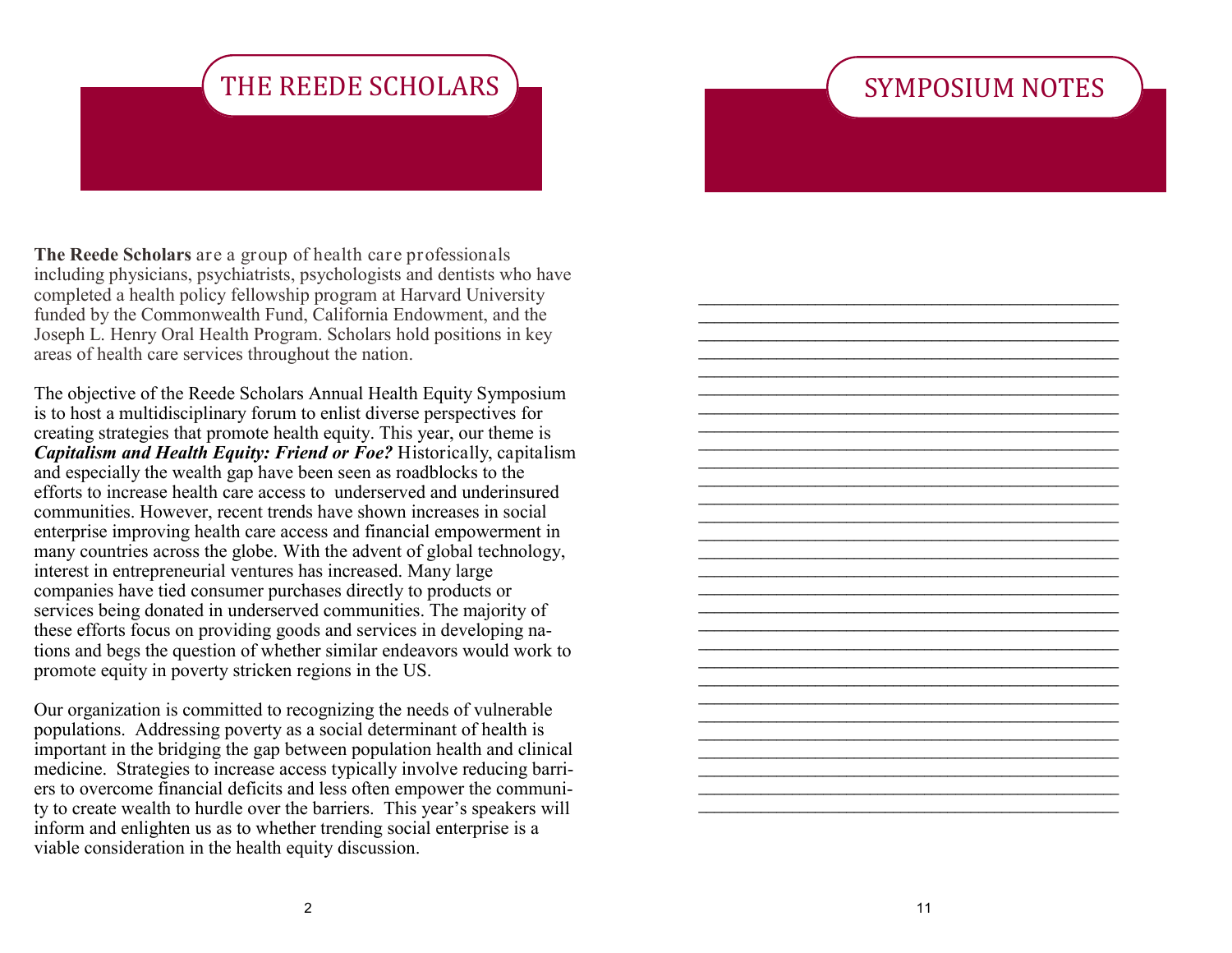# REEDE SCHOLARS, INC.

### History and Mission

The Reede Scholars Health Equity Symposium was established to honor Joan Y. Reede, a mentor, inspirational leader, and tireless advocate for vulnerable populations. The Reede Scholars, Inc. is the alumni organization of the Mongan Commonwealth Fund Fellowship Program in Minority Health Policy, California Endowment Scholars in Health Policy, and Joseph L. Henry Oral Health Fellowship programs at Harvard Medical School.



### **MISSION**

The mission of the organization is to transform health policy through education, research, policy and practice to improve human health and well being.

### **GOALS**

Our growing network of scholars seeks to achieve the following goals.

- Ensure high quality health care and public health services for all populations.
- Enhance measurement an surveillance of targeted public health and health care goals in disadvantaged/vulnerable populations.
- Develop, implement, and evaluate health policies that address social determinants of health and leading causes of morbidity and death.
- Engage communities we serve through dialogue, education, and civic participation to advocate for improved health, community empowerment, and health equity.
- Support endeavors to educate future Reede Scholars.

# PROGRAM

### **2016 Health Equity Symposium Program**:

**2:00-2:05 Welcome**

**2:05-2:15 Introductory Remarks**

**2:15-3:15 Panelist Presentations**

*Chris Rabb*

*Perry Bacon, Jr.*

*Abby Charles*

*Melissa Bradley*

*Charlene Brown*

**3:15-4:05 Discussion**

**4:05-4:15 Commentary**

**4:15-4:20 Closing**

**4:30-6:30 Reception**

<sup>\*\*\*</sup>The Commonwealth Fund renamed the Fellowship as The Mongan Commonwealth Fund Fellowship in Minority Health Policy in honor of Dr. James J. Mongan, an innovative leader in health care delivery system transformation with a strong commitment to improving health care for vulnerable populations.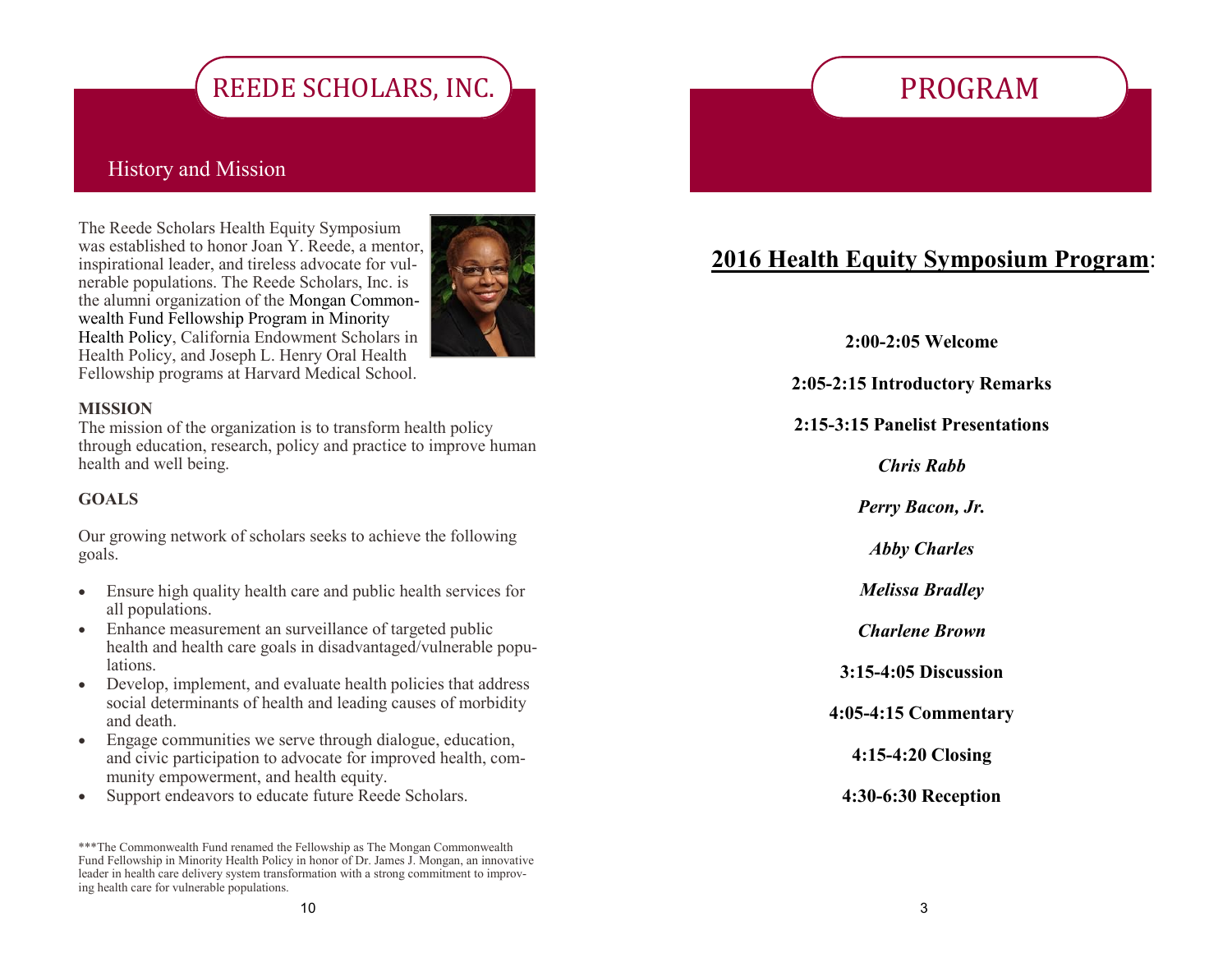## **COMMENTATOR**

## MODERATOR

Deonza N. Thymes, MD is a native of Los Angeles, California. She is a board certified Emergency Medicine physician. Due to her desire to use policy and advocacy to increase her impact on patients and the healthcare system, she applied for and was accepted into Harvard University and the Commonwealth Fund Fellowship in Minority



Health Policy. In June 2015, Dr. Thymes completed her fellowship as well as received a Masters of Public Health at the Harvard T. Chan School of Public Health.

Dr. Thymes is not only a physician but also an entrepreneur, speaker and advocate. In 2012, she opened the first ActiveRx Active Aging Center in California. ActiveRx helped seniors take control of the aging process, stay healthy and live independent lives. Dr. Thymes is Co-founder and Vice President of Programs for Artemis Medical Society. Artemis Medical Society is a network of over 4500 women physicians of color from around the globe. In 2013, Dr. Thymes led a team of over 350 Artemis physicians in collaboration with the Walt Disney Company to execute a national tour for their #1 show Doc McStuffins. In April 2016, Dr. Thymes testified at the Congressional Caucus on Black women and girls.

Dr. Thymes received her undergraduate degree in Sociology from the University of California, Los Angeles. She received her medical degree from The Ohio State University College of Medicine in Columbus, Ohio. She completed her Emergency Medicine residency at King/Drew Medical Center in south central Los Angeles in 2006. Dr. Thymes currently resides in Washington, DC.

For thirty years, Dr. Custodio has dedicated his career to providing health care for the poor and underserved in Hawaii. As a medical director he helped found and implement a community-based managed care plan, a pay for performance immunization initiative, and medical homes with integrated primary, dental, behavioral health and ena-



bling services. Early adoption of cell phone technology, telemedicine and electronic medical records has convinced him that mHealth will be a means toward health equity.

The shortage of health professionals led him to help found an innovative community-based medical school, a nurse practitioner residency program, a medical assistant internship program and a longitudinal student mentoring program. With the vision that health career training needs to be communitybased, integrated and multidisciplinary he will soon be responsible for building a new Allied Health Professions program at the University of Hawaii, West Oahu.

Dr. Custodio completed his undergraduate degree at Stanford University, his medical degree at the University of Hawaii's John A. Burns School of Medicine in 1986, and his pediatric residency at the Kapiolani Medical Center for Women and Children in 1989. He completed the CFHU Fellowship and received his M.P.H. from the Harvard School of Public Health in 1998. He was in the second class of fellows and the first Asian/Pacific Islander.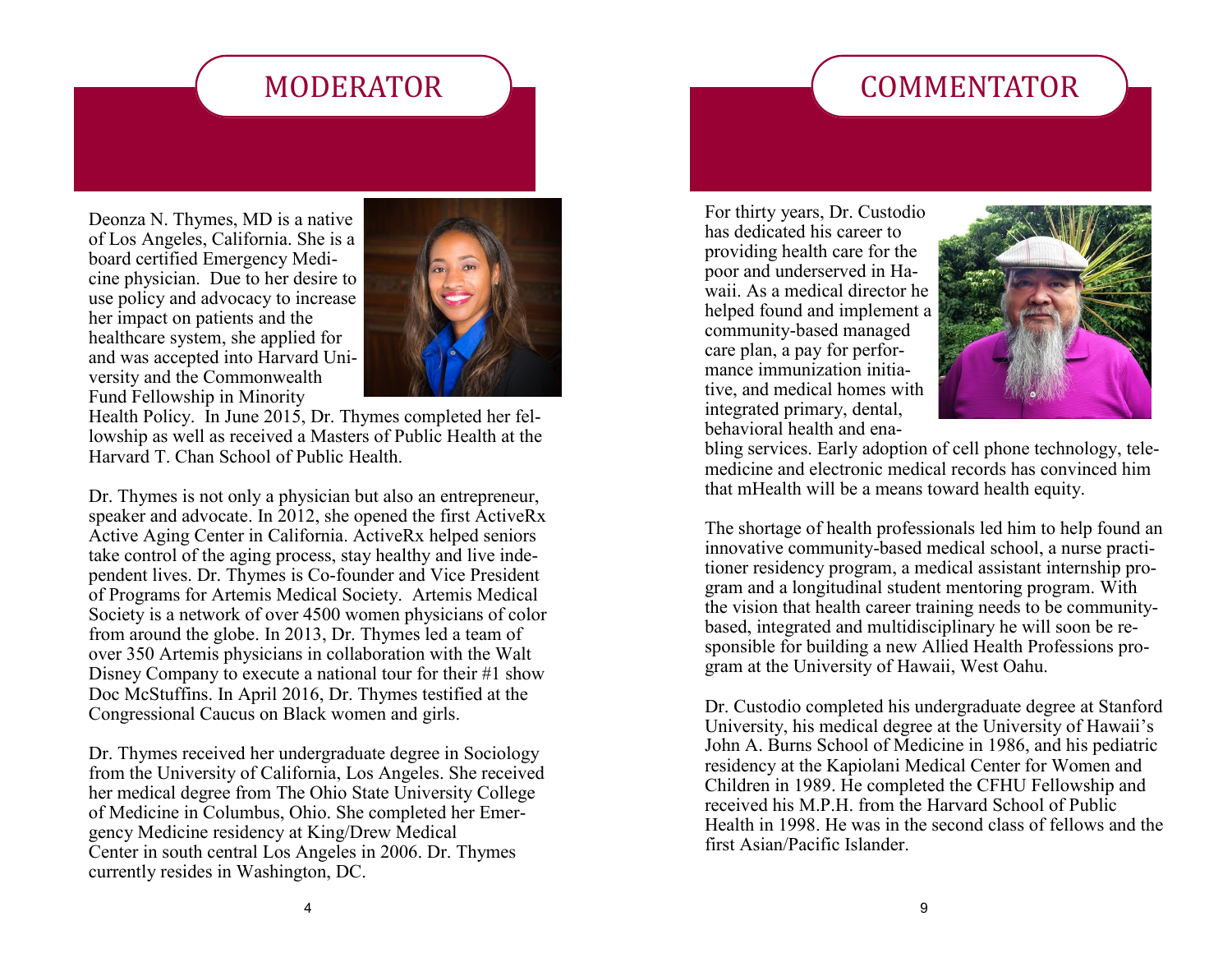# PANELISTS

### PANELIST

Dr. Charlene Brown is a public health physician expert with 17 years of diverse health, leadership and management experience. Currently, she is the CEO and Co-Founder of ReciproCare, a forprofit social enterprise focused on increasing America's capacity to



provide home care to our elders. Prior to founding Recipro-Care, Charlene served as a Medical Officer for the US Agency for International Development (USAID) where she provided technical assistance to more than 17 developing countries and co-chaired a federal, interagency working group on HIV testing services. She has also served as Deputy Commissioner for the Baltimore City Health Department, protected our drug supply as a regulatory physician at the FDA, founded a public health consulting company, and served on multiple non-profit advisory boards.

After graduating from Princeton, Charlene completed medical school, public health school and internal medicine training at Harvard. She further specialized and became Boardcertified in preventive medicine at Emory, where she also serves as an adjunct professor. Charlene is in the 4th cohort of social entrepreneurs in the Halcyon Incubator; she works on ReciproCare full-time.

Chris Rabb is the author of the groundbreaking book, Invisible Capital: How Unseen Forces Shape Entrepreneurial Opportunity, published by Berrett-Koehler Publishers. Released in 2010, his ground-breaking book explores the hidden factors that influence business viability when hard work, a great idea, and a good attitude are simply not enough. It also lays out how, through



development of commonwealth enterprises, our society can further democratize entrepreneurial opportunity towards greater social inclusion, economic sustainability and community wealth-building.

Perry Bacon, Jr. originally hails from Louisville, KY, and traveled to New Haven to complete his undergraduate studies at Yale University. After graduating, he has made Washington, DC home. Perry Bacon Jr. is a longtime political journalist, currently serving as a senior political reporter at NBC News. He was previously a national



political writer at Time Magazine and the Washington Post. Perry specializes in pieces that use data, story-telling and political science to illustrate the intersection of politics and policy.